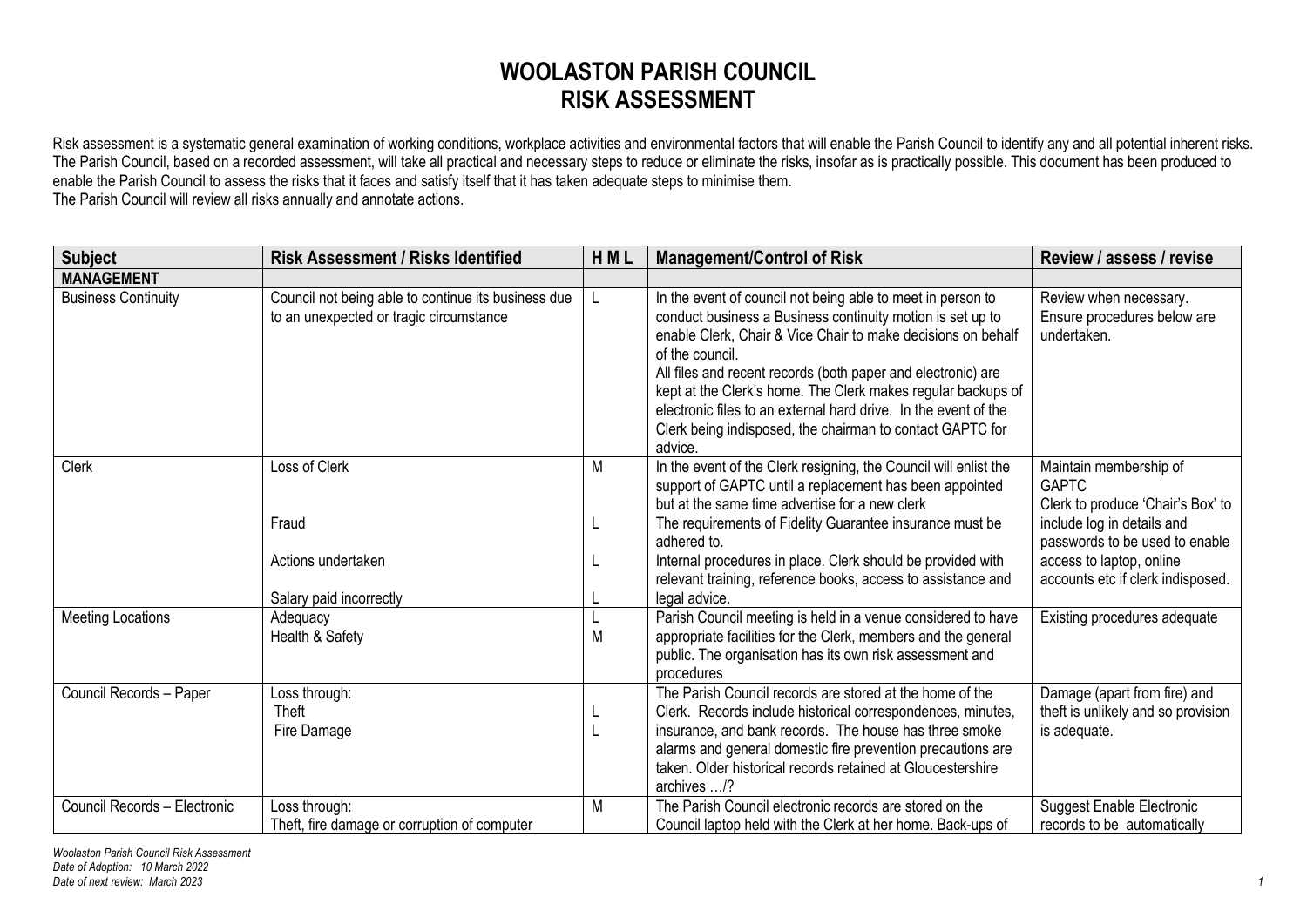|                 |                       |            | electronic data is made at regular intervals to external hard<br>drive which is stored with the chairman. | replicated to Cloud storage by<br>the Clerk |
|-----------------|-----------------------|------------|-----------------------------------------------------------------------------------------------------------|---------------------------------------------|
| Parish Web Site | Out of date           | <b>IVI</b> | The Clerk is responsible for maintaining the web-site, and                                                | Update to include accessibility             |
|                 | Hacked by third party | M          | endeavours to ensure content is updated following each                                                    | required.                                   |
|                 |                       |            | meeting.                                                                                                  |                                             |

| <b>FINANCIAL</b>                                                                              |                                                                                                                                                                                                                |   |                                                                                                                                                                                                                                                                                                                                                                                                                                                                                                                                                                                                                                                                                                        |                                                                               |
|-----------------------------------------------------------------------------------------------|----------------------------------------------------------------------------------------------------------------------------------------------------------------------------------------------------------------|---|--------------------------------------------------------------------------------------------------------------------------------------------------------------------------------------------------------------------------------------------------------------------------------------------------------------------------------------------------------------------------------------------------------------------------------------------------------------------------------------------------------------------------------------------------------------------------------------------------------------------------------------------------------------------------------------------------------|-------------------------------------------------------------------------------|
| Precept<br>(Fund activities undertaken by<br>the council for the benefit of the<br>community) | Adequacy of precept in order for the Council to<br>carry out its Statutory duties or being unable to<br>meet expectations of electorate<br>Requirements not submitted to FoDDC<br>Amount not Received by FODDC |   | To determine the precept amount required, the Council<br>regularly receives quarterly budget update information. At<br>the December meeting, the council reviews the presented<br>budged update / including actual position and projected<br>position to the end of year and indicative figures or costings<br>obtained by the Clerk. The Council projects required monies<br>for standing costs and projects for the following year and<br>applies specific figures to budget headings, the total of<br>which is resolved to be the precept amount to be requested<br>from the District Council in January by the Clerk in writing.<br>The Clerk informs the Council when the monies are<br>received. | Existing procedures considered<br>adequate                                    |
| <b>Financial Records</b>                                                                      | Inadequate records<br>Financial irregularities                                                                                                                                                                 | L | The Council has Financial Regulations which sets out the<br>requirements. Records to be updated and presented<br>monthly and balanced quarterly, six monthly and annually.<br>Councillor to carry out Internal Control checks quarterly.                                                                                                                                                                                                                                                                                                                                                                                                                                                               | Existing procedure adequate.<br>Review the Financial<br>regulations annually. |
| Bank and Banking                                                                              | Inadequate checks<br>Incur bank charges<br><b>Fraudulent Practices</b><br>Bank's mistakes                                                                                                                      |   | Financial Regulations which set out banking requirements.<br>Two signatories per cheque, clerk cannot sign cheques.<br>Online banking - clerk creates the payment which requires<br>an additional signatory to authorise. A councillor carries out<br>independent internal controls to check bank reconciliation<br>quarterly. Monthly reconciliation to be forwarded with<br>Agenda & minutes and approved at PC meeting. The clerk<br>reconciles monthly and will notice any errors                                                                                                                                                                                                                  | Existing procedure adequate.                                                  |
| Theft of Cash                                                                                 | Loss through dishonesty                                                                                                                                                                                        |   | The Council holds no petty cash, any cash / cheques<br>collected is banked by the Clerk and included in the<br>reconciliation procedure. The councils insurance has a<br><b>Fidelity Guarantee</b>                                                                                                                                                                                                                                                                                                                                                                                                                                                                                                     | Existing procedure adequate.                                                  |
| Reporting and Auditing                                                                        | Information communication                                                                                                                                                                                      | L | Financial information is a regular agenda item and<br>discussed/reviewed and approved at each meeting.                                                                                                                                                                                                                                                                                                                                                                                                                                                                                                                                                                                                 | Existing procedures adequate.                                                 |
| <b>Grants Outgoing</b>                                                                        | Mis-recording of the Payment of grants<br>Grant applications to parish council incorrectly and<br>inconsistently assessed;                                                                                     |   | Grant requests / forms submitted in accordance with<br>procedure and reviewed and agreed (or not) and minuted at<br>Council meetings.                                                                                                                                                                                                                                                                                                                                                                                                                                                                                                                                                                  | Existing procedures adequate.                                                 |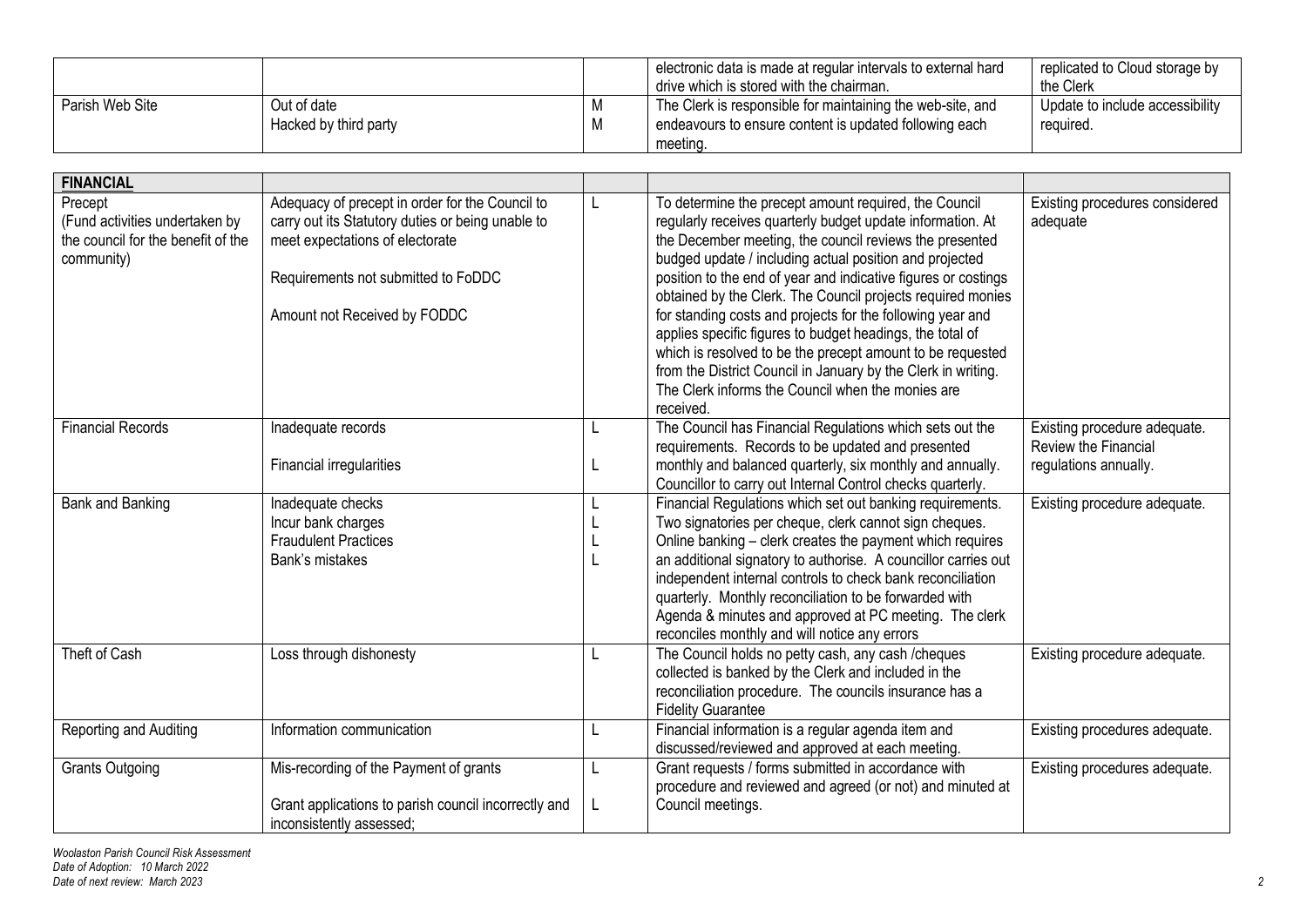| Grants (Incoming)                          | Unable to achieve value for money<br>Transparency<br>Risk of loss of grant / wrong amount paid                                            | L<br>L      | Membership to external bodies to be agreed (or not) and<br>minuted at Council meetings. All expenditure goes through<br>the required Council process of approval, minuted and listed<br>accordingly if a payment is made using S137 powers, it is<br>recorded as such.<br>The council financial regulations set how grants should be                                                                                                                                                     | Existing procedure adequate                                                                                                                                                     |
|--------------------------------------------|-------------------------------------------------------------------------------------------------------------------------------------------|-------------|------------------------------------------------------------------------------------------------------------------------------------------------------------------------------------------------------------------------------------------------------------------------------------------------------------------------------------------------------------------------------------------------------------------------------------------------------------------------------------------|---------------------------------------------------------------------------------------------------------------------------------------------------------------------------------|
|                                            |                                                                                                                                           |             | received. All receipts are reported to the council at the next<br>meeting. Any one-off grants awarded would come with<br>terms and conditions to be satisfied. Receipts on behalf of<br>other groups recorded as such in council accounts                                                                                                                                                                                                                                                |                                                                                                                                                                                 |
| Procurement / Best Value<br>Accountability | Failure to achieve value for money or purchase<br>items/services not fit for purpose<br>Work awarded Incorrectly<br>Overspend on services | L<br>L<br>M | Normal Parish Council practice is to seek, if possible, more<br>than one quotation for any substantial work to be<br>undertaken. For major work competitive tenders would be<br>sought. If problems encountered with a contract the Clerk<br>would investigate the situation and report to the Council.                                                                                                                                                                                  | Existing procedure adequate<br>Include when reviewing<br>Financial regulations                                                                                                  |
| Salaries and expenses                      | Payment error<br>HMRC PAYE obligations not met<br>Payroll Error (Breach of employment or tax laws                                         | L<br>L<br>L | Salary rates follow the NJC national pay scale and are<br>assessed annually by the council and applied on 1 April<br>each year. Monthly salary slip lists expenses and is<br>reviewed and signed by chair in advance of meeting.<br>HMRC / PAYE software (Basic Tools) used for payment and<br>tax records. Tax is paid monthly to HMRC. Salary paid<br>monthly by direct payment to Clerk's bank account,<br>authorised by a signatory,                                                 | Existing procedure adequate.                                                                                                                                                    |
| <b>VAT</b>                                 | Reclaiming/charging<br>Eligible VAT payments not recovered                                                                                | L           | The Council has Financial Regulations which set out the<br>requirements, Clerk reclaims VAT and reports to Council.<br>Ensure invoices & payments include VAT registration<br>number, VAT to be itemised separately in payments and<br>receipts ledger. VAT to be claimed annually or claim must<br>be for a period of at least one calendar month and must end<br>on the last day of a calendar month. If the claim is less than<br>£100, it must cover a period of at least 12 months. | Existing procedures adequate                                                                                                                                                    |
| Election                                   | Election / Co-option process not carried out legally<br>Risk of an election costs undercutting provision of<br>statutory services         | M<br>M      | Produce internal procedure using guidelines from FODDC<br>and GAPTC; Acceptance of Office forms to be submitted to<br>FODDC and a copy retained by the Clerk.                                                                                                                                                                                                                                                                                                                            | Existing procedure adequate<br>Council to provide earmarked<br>reserves and set aside for<br>election costs as well as a<br>reserve fund to withstand<br>unexpected expenditure |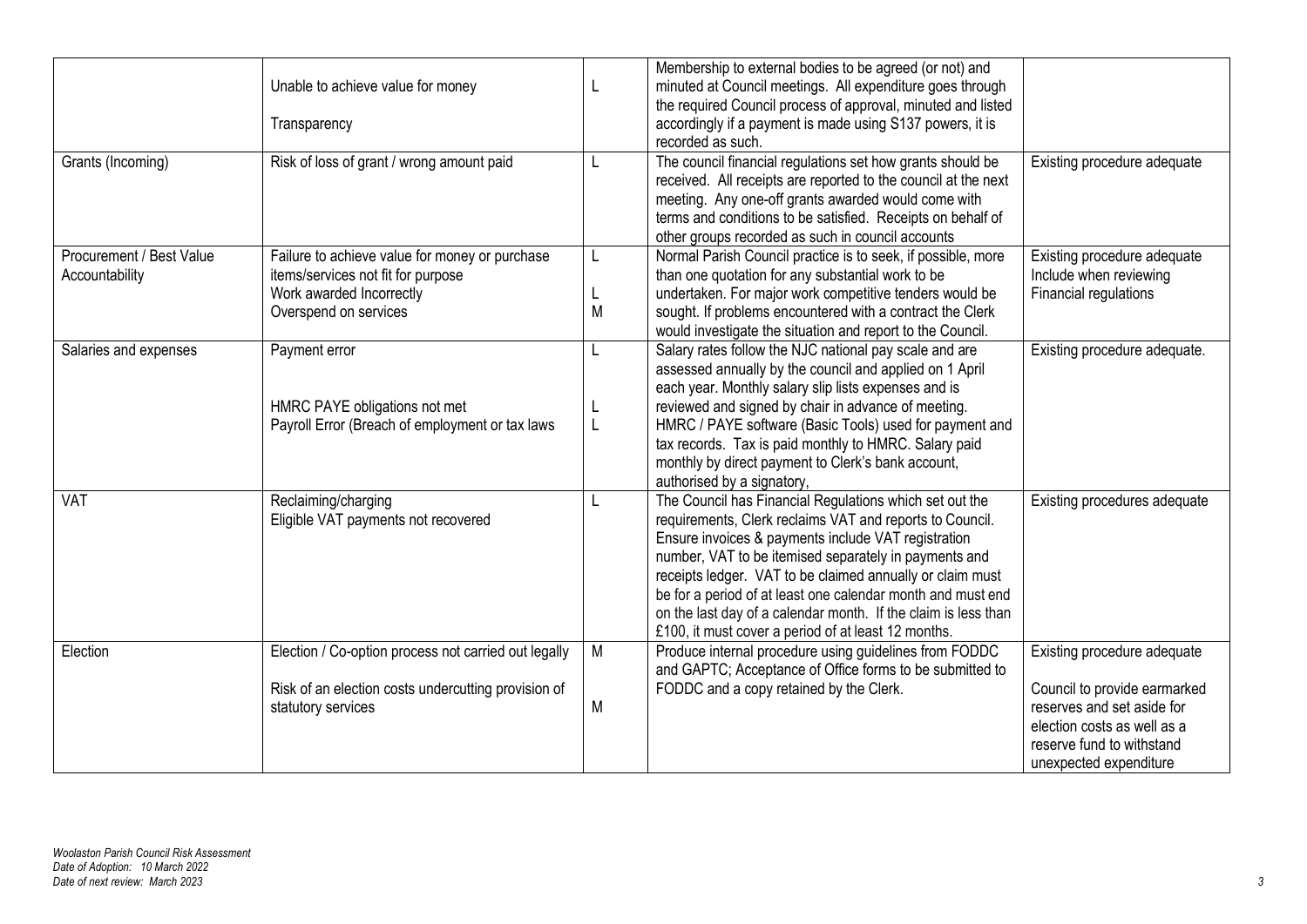| Annual Governance and<br>Accountability Return (Audit) | Missed deadlines, lack of legal compliance<br>Unable to satisfy requirements to submit within<br>time limits to government appointed auditor |  | Ensure accurate and timely record keeping is maintained<br>and financial procedures are strictly adhered to; All<br>accounting records and procedures to be reviewed annually<br>by an external/independent person (Internal Auditor). Annual<br>return completed by Clerk, approved by Council and signed<br>by Chair, and sent to External Auditor within time frame | Although previous procedures<br>were in-adequate, revised<br>existing procedures are now<br>adeguate |
|--------------------------------------------------------|----------------------------------------------------------------------------------------------------------------------------------------------|--|------------------------------------------------------------------------------------------------------------------------------------------------------------------------------------------------------------------------------------------------------------------------------------------------------------------------------------------------------------------------|------------------------------------------------------------------------------------------------------|
|--------------------------------------------------------|----------------------------------------------------------------------------------------------------------------------------------------------|--|------------------------------------------------------------------------------------------------------------------------------------------------------------------------------------------------------------------------------------------------------------------------------------------------------------------------------------------------------------------------|------------------------------------------------------------------------------------------------------|

| <b>LIABILITY</b>             |                                                               |   |                                                                                                  |                                                   |
|------------------------------|---------------------------------------------------------------|---|--------------------------------------------------------------------------------------------------|---------------------------------------------------|
| <b>Legal Powers</b>          | Illegal activity or payments                                  | L | All activity and payments within the powers of the Parish                                        | Existing procedures considered                    |
|                              |                                                               |   | Council to be resolved and clearly minuted at full Council                                       | adequate                                          |
|                              | Working parties taking decisions                              |   | Ensure any WG established are provided with clear terms of<br>reference                          |                                                   |
| Minutes and agendas Notices  | Accuracy and legality                                         |   | Minutes and agenda are produced in the prescribed manner                                         | Existing procedures adequate                      |
| <b>Statutory Documents</b>   |                                                               |   | by the Clerk and adhere to the legal requirements. Minutes                                       |                                                   |
|                              | Record of decisions agreed and actions taken are              |   | are approved and signed and dated at the next Council                                            | Ensure Members undertake                          |
|                              | lost                                                          |   | meeting signed by the Chairman. Agenda and minutes<br>displayed according to legal requirements. | adequate training to adhere to<br>Code of Conduct |
|                              | <b>Business Conduct</b>                                       |   | Business conducted at Council meetings should be                                                 |                                                   |
|                              |                                                               |   | managed by the Chairman.                                                                         |                                                   |
| Insurance (Public Liability) | Risk to third party, property or individual.                  |   | An annual review is undertaken of all insurance                                                  | Existing procedure adequate.                      |
|                              | Adequacy                                                      |   | arrangements. Employers and employee liabilities is a                                            | Insurance reviewed annually                       |
|                              | Cost                                                          |   | necessity and within policies. Ensure compliance measures                                        |                                                   |
|                              | Compliance                                                    |   | are in place. Fidelity checks in place.                                                          |                                                   |
|                              | <b>Fidelity Guarantee</b>                                     |   |                                                                                                  |                                                   |
| Data protection              | Privacy breach or sensitive data stored with no               | L | The Parish Council is registered with the Information                                            | Ensure annual renewal of                          |
|                              | reason                                                        |   | Commissioners Office (ICO) and renews annually, prompted                                         | registration                                      |
|                              | Provision iaw General Data Protection Register<br>(GDPR) 2018 |   | by a renewal notice. The council has a Data Protection and<br><b>Privacy Policy</b>              |                                                   |
| Freedom of Information       | Lack of transparency                                          |   | The Council will fulfil its legal obligation to react to requests.                               | Monitor any requests made                         |
|                              | Extra cost through administrative time taken in the           | M | FOI requests are processed by the Clerk, receipt of                                              | under FOI                                         |
|                              | event of a FOI request                                        |   | information is confirmed by signature of the requester. The                                      |                                                   |
|                              | Policy                                                        |   | Parish Council is aware that if a substantial request was                                        |                                                   |
|                              | Provision                                                     |   | received it could create a number of additional hours work.                                      |                                                   |
|                              |                                                               |   | The Parish Council can request a fee to supplement the                                           |                                                   |
|                              |                                                               |   | extra hours.                                                                                     |                                                   |
| Litigation                   | Potential risk of legal action being taken against            | M | Public liability insurance covers general personal injury                                        | Insurance is adequate for                         |
|                              | the Council                                                   |   | claims where the Council is found to be at fault, but not                                        | requirements but there is still                   |
|                              |                                                               |   | spurious or frivolous claims - these cannot be insured                                           | risk of other claims.                             |
|                              |                                                               |   | against                                                                                          |                                                   |